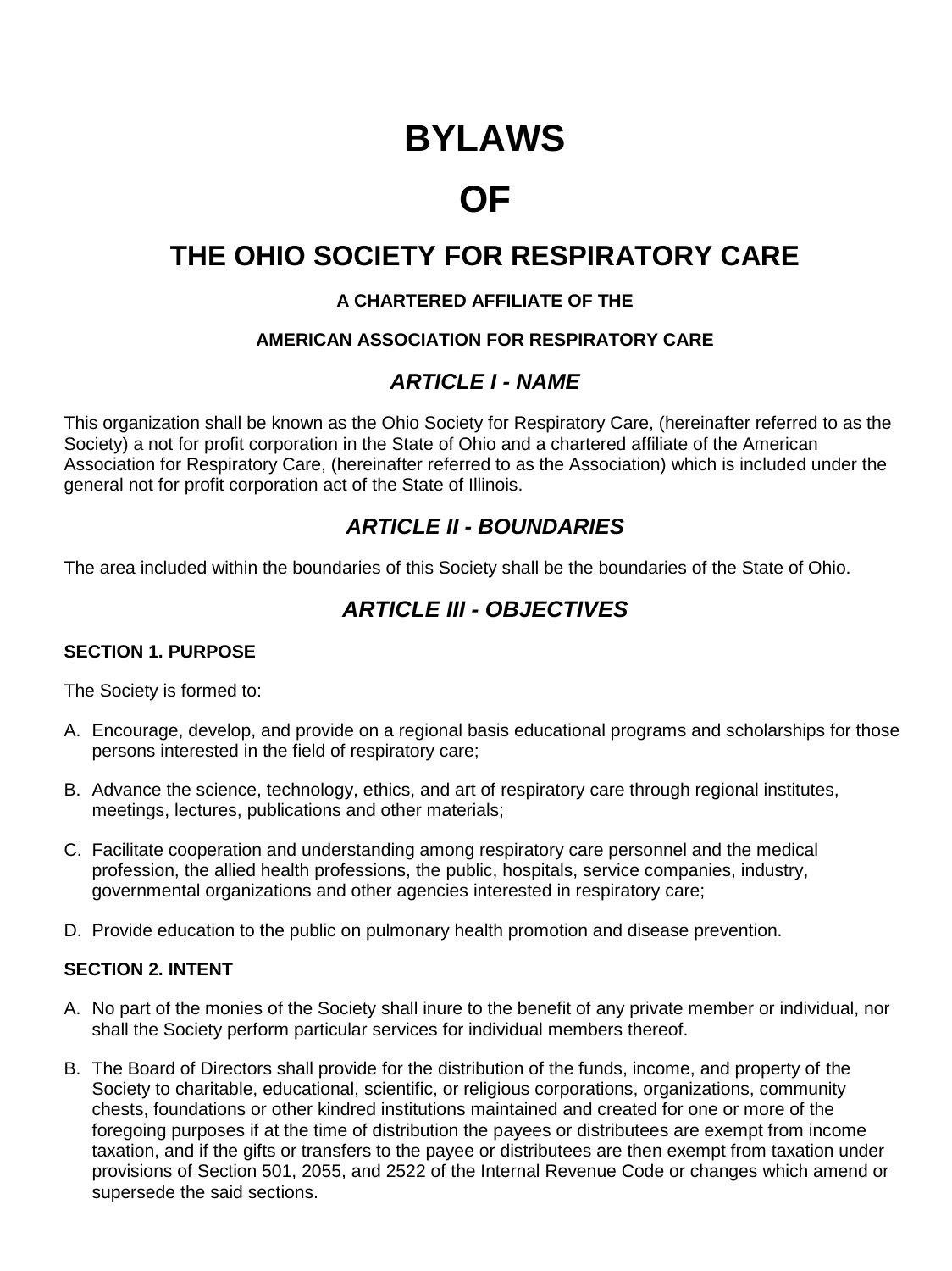- C. In the event of the dissolution of this Society whether voluntary or involuntary, all of its remaining assets shall be distributed in such manner as the Board of Directors of this Society shall by majority vote determine to be best calculated to carry out the objectives and purposes for which the Society is formed. The distribution of the funds, income and property of this Society upon dissolution may be made available to any similar charitable, educational, scientific, or religious corporations, organizations, community chests, foundations or other kindred institutions maintained and created for one or more of the foregoing purposes. If at the time of distribution the payee or distributees are then exempt from income taxation, and if gifts or transfers to the payee or distributees are then exempt from income taxation under the provisions of Sections 501, 2055, and 2522 of the Internal Revenue Code or changes which amend or supersede the said revisions.
- D. The Society shall not commit any act which shall constitute unauthorized practice of medicine under the laws of the State of Ohio.

# *ARTICLE IV - MEMBERSHIP*

## **SECTION 1. ELIGIBILITY**

Individuals are eligible to be members of this Society if they are members of the Association as specified in Article III of the Bylaws of the Association and their principle place of employment, education, business, or practice is within the State of Ohio.

#### **SECTION 2. CLASSES**

The membership of the Society shall include three classes: Active Member, Associate Member, and Special Member.

#### **SECTION 3. PREREQUISITES**

Each application for membership shall meet all of the qualifications of the class of membership for which is applied. As a condition of membership, all Members shall be bound by the Articles of Incorporation, Bylaws, standing rules, code of ethics and other rules, regulations, policies and procedures adopted from time to time by the Society/Association.

#### **SECTION 4. ACTIVE MEMBER**

- A. Individuals are eligible to be Active Members if they meet one of the following criteria:
	- i. Are legally credentialed as a respiratory care professional in the state of Ohio or;
	- ii. Are graduates of an educational program in respiratory care accredited by an AARC-recognized agency, or;
	- iii. Hold a credential issued by an AARC recognized agency.
- B. Individuals, who were Society Active members in good standing on December 8, 1994 will continue as such, provided their membership remains in good standing.
- C. Active members in good standing shall be entitled to all the rights and privileges of membership of the Society including the right to hold office, chair a committee, and vote.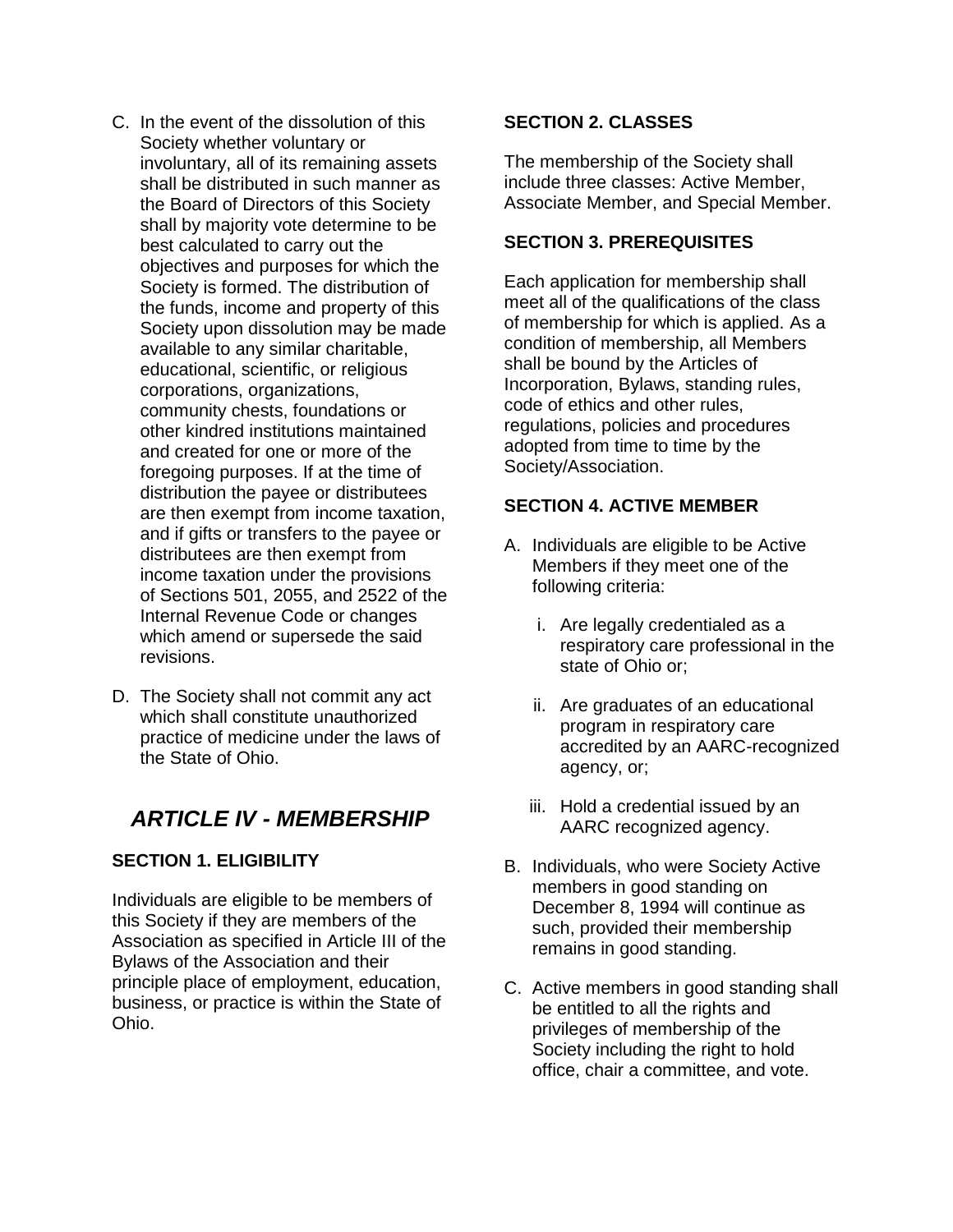#### **SECTION 5. ASSOCIATE MEMBER**

Individuals will be classified as Associate Members if they hold a position related to respiratory care but do not meet the requirements to become Active Members. Associate Members shall have all of the rights and privileges of membership except that they shall not be entitled to hold office, vote, or serve as chair of any standing committee or specialty section of the Society. There shall be the following sub-classes of Associate Membership:

- A. Student Member. Individuals will be classified as Student Members if they meet all of the requirements for Associate Member and are enrolled in a respiratory care educational program accredited by, or in the process of seeking accreditation from, an Association recognized agency. Students will be encouraged to participate and attend Society meetings to represent their district and serve as an aid to the District Director.
- B. Physician Member. Individuals will be classified as Physician Members if they meet all of the requirements for Associate Membership and are duly licensed as a doctor of medicine or osteopathy in the State of Ohio.
- C. Industrial Member. Individuals will be classified as Industrial Members if they meet all the requirements for Associate Membership and their primary occupation or business or a majority of their business time is directly or indirectly devoted to the manufacture, sale, or distribution of products or equipment which is directly or indirectly used in the area of respiratory care.

#### **SECTION 6. SPECIAL MEMBER**

- A. Life Member. Life Members shall be members who have rendered outstanding service to the Association and Society as Active Members. Upon the recommendation of the Board of Directors of the Society, life membership may be conferred by a majority affirmative vote of the Board of Directors and the House of Delegates of the Association. Life Members shall have all the rights and privileges of membership in the Association and Society, including the right to hold office, chair a committee, and vote. Life Members shall be exempt from the payment of dues.
- B. Honorary Member. Honorary Members shall be persons who have rendered distinguished service to the field of respiratory care. Upon the recommendation of the Board of Directors of the Society, Honorary membership may be conferred by a majority affirmative vote of the Board of Directors and the House of Delegates of the Association. Honorary Members shall have all the rights and privileges of Associate Membership in the Association and Society**.** Honorary Members shall be exempt from the payment of dues.
- C. General Member. A General Member shall be an individual who has an interest in respiratory care and who does not qualify for other membership classifications. General Members shall have all the rights and privileges of associate membership in the Association and Society.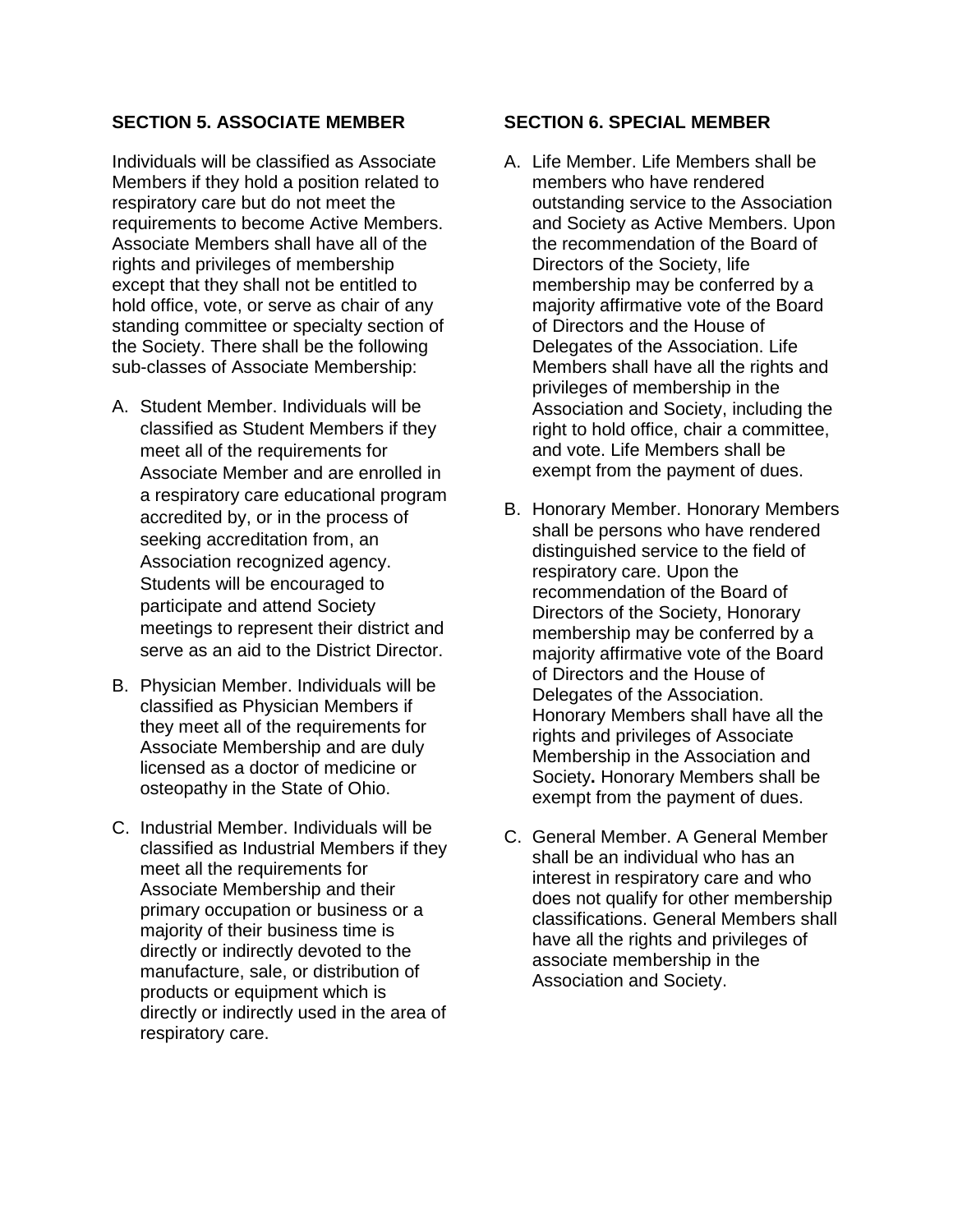#### **SECTION 7. PREREQUISITES FOR MEMBERSHIP**

Applicants for membership shall meet all of the qualifications of the class of membership for which they apply. As a condition of membership, all members shall be bound by the Articles of Incorporation, Bylaws, standing rules, Code of Ethics and other rules, regulations, policies and procedures adopted from time to time by the Association and Society.

#### **SECTION 8. APPLICATION FOR MEMBERSHIP**

Applicants for membership in this Society shall submit a completed official application to the Executive Office of the Association as specified in Article III, Section 6 of the Bylaws of the Association.

# **SECTION 9. PAYMENT OF DUES**

Each member of the Society, except Life Members and Honorary Members, shall pay annual dues in such amounts and in such manner as may be established annually by the Board of Directors of the Association.

# **SECTION 10. SPECIALTY SECTION**

Specialty Sections representing particular areas of interest in Respiratory Care shall be made available to Active, Associate and Special Members of the Society. The purpose, organization and responsibility of Specialty Sections shall be defined in the policies and procedures of the Association.

# **SECTION 11. ETHICS**

If the conduct of any Society member shall appear to be in willful violation of the Bylaws, *or* standing rules, code of ethics or other policies and procedures of this

Society or prejudicial to this Society's interests as defined in the Association's Code of Ethics, all such conduct shall be reported to the Judicial Committee of the Association in accordance with Article XI, Section 6**.** 

# *ARTICLE V - OFFICERS*

# **SECTION 1. OFFICERS**

The officers of the Society shall consist of the President, President-Elect, Immediate Past-President, Vice-President, Delegate, Alternate Delegate and Immediate Past Delegate, Secretary, and Treasurer.

## **SECTION 2. PREREQUISITES FOR QUALIFICATION TO HOLD OFFICE**

Compliance with the Bylaws set forth under Article IV, Section 4, Paragraphs A(i-iii), B.

# **SECTION 3. TERM OF OFFICE**

- A. The term of office for President, Vice President, Secretary, Treasurer, Delegate, and Alternate Delegate shall be for two (2) years. The term of office for President-Elect, Immediate Past-President, Immediate Past-Delegate, and Treasurer-Elect shall be for one (1) year.
- B. The offices of President-Elect, Alternate Delegate, and Treasurer-Elect shall be filled during evennumbered years. The offices of President-Elect and Treasure-Elect shall be vacant during odd-numbered years. The office of Immediate Past-President shall be filled during oddnumbered years and will be vacant during even-numbered years.
- C. All terms shall begin January 1. The President, President-Elect, Immediate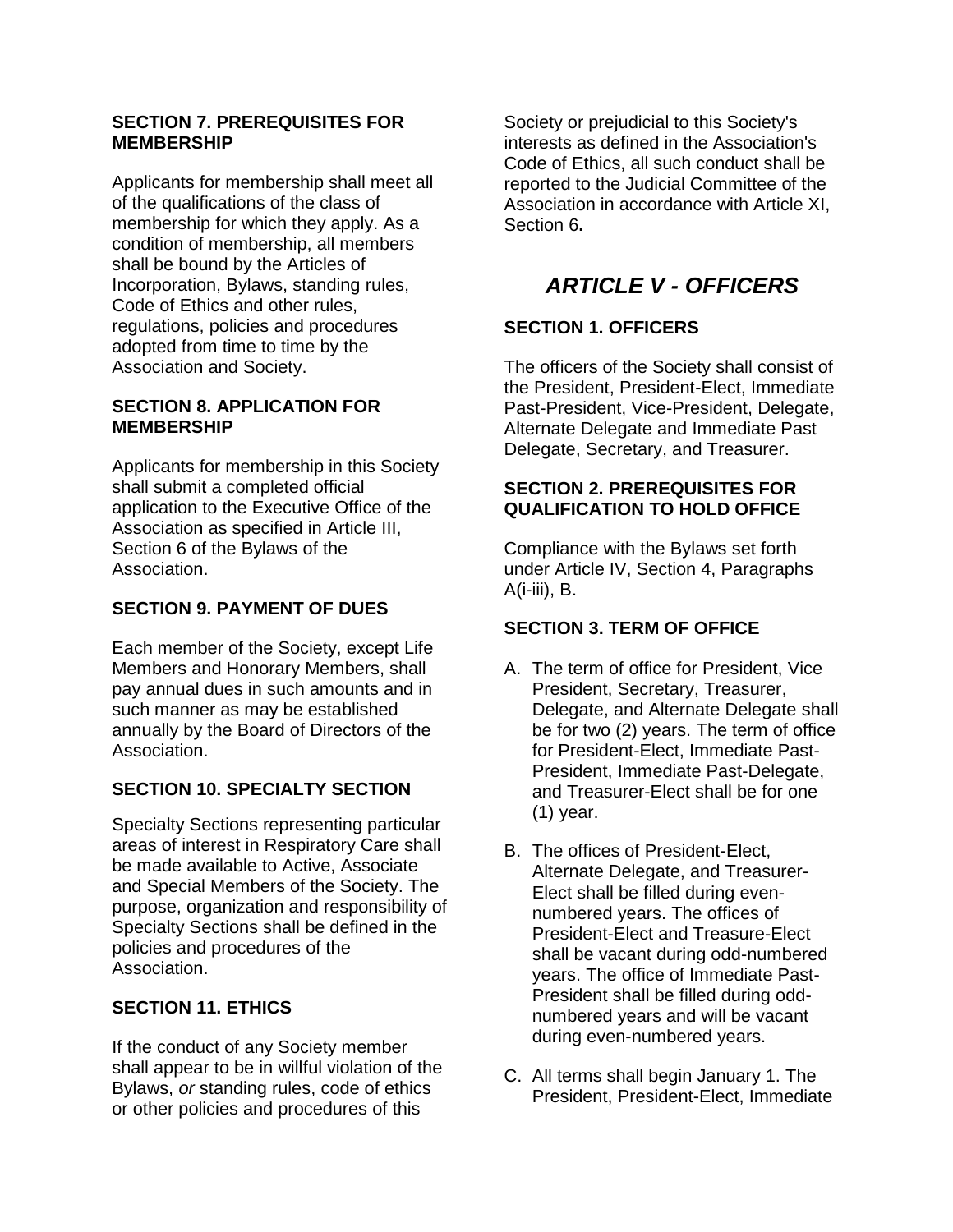Past-President, Treasurer, Treasurer-Elect, Alternate Delegate and Delegate shall not succeed themselves in the same office.

D. The President, President-Elect, Treasurer, Treasurer-Elect, Alternate Delegate, and Delegate shall not serve more than one (1) consecutive term in the same office. The Vice President shall not serve more than three (3) consecutive terms in the same office. The Secretary shall not serve more than two (2) consecutive two year terms in the same office. No director shall be elected for more than (2) consecutive two (2) year terms.

## **SECTION 4. VACANCIES IN OFFICE**

- A. In the event of a vacancy in the office of President during the first year of a Presidential term, the Board of Directors shall elect a qualified individual from those candidates recommended by the Nominations Committee. In the event of a vacancy in the office of President during the second year of a Presidential term, the President-Elect shall become acting President to serve the remainder of the term and shall serve the successive term as President.
- B. In the event of a vacancy in the office of Treasurer during the first year of a term, the Board of Directors shall elect a qualified individual from those candidates recommended by the Nominations Committee. In the event of a vacancy in the office of Treasurer during the second year of the term, the Treasurer-Elect shall become acting Treasurer to serve the remainder of the term.
- C. In the event of a vacancy in the office of President-Elect, Vice-President, or Secretary, the Board of Directors shall

elect a qualified individual from those candidates recommended by the Nominations Committee. Individuals so elected shall serve the remainder of the unexpired term.

- D. In the event of a vacancy in the office of Delegate, the Alternate Delegate shall become acting Delegate to serve the unexpired term, as well as Alternate Delegate, and the successive elected term as Delegate.
- E. In the event of a vacancy in the office of Immediate Past-President or Immediate Past-Delegate, the office shall remain vacant.

## **SECTION 5. DUTIES OF OFFICERS**

A. President. The President shall be the chief executive officer of the Society. The President shall preside at the Annual Business Meeting and all meetings of the Board of Directors; shall notify the membership within thirty (30) days and prepare an agenda for the Annual Business Meeting and submit it to the membership not fewer than fifteen (15) days prior to such meeting in accordance with Article VIII, Section 3, of these Bylaws; prepare an agenda for each meeting of the Board of Directors and submit it to the members of the Board not fewer than fifteen (15) days prior to such meeting; appoint the Society Medical Advisor(s); appoint committee chairs and members and develop charges for standing and special committees subject to the approval of the Board of Directors; be an ex-officio member of all committees except the Finance and Nominations Committees; present to the Board of Directors and membership an annual report of the Society activities.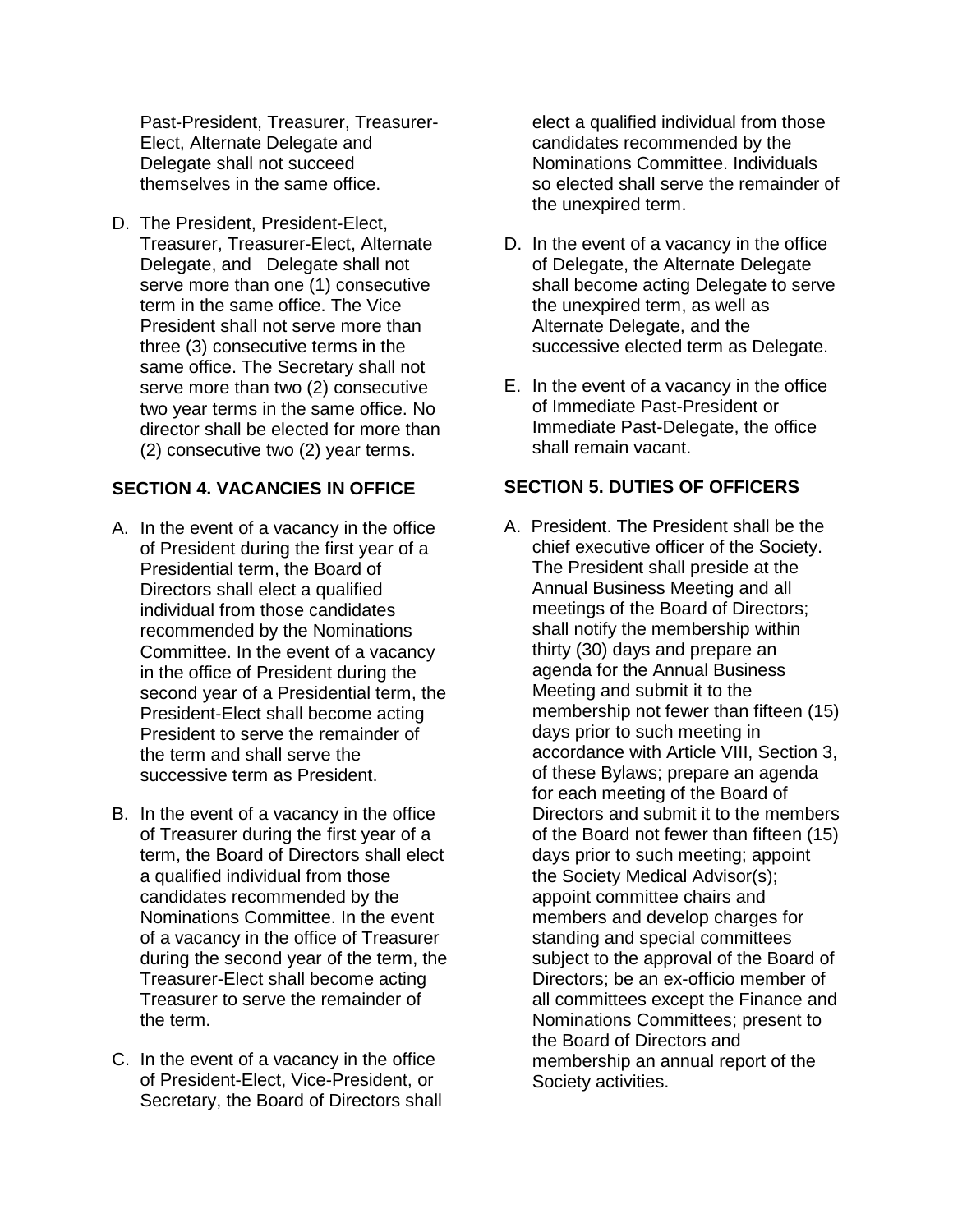- B. President-Elect. The President-Elect shall become acting President and shall assume the duties of the President in the event of the President's absence, resignation, or disability; and shall perform such other duties as shall be assigned by the President or the Board of Directors. The President-Elect shall automatically accede to the office of President when the term of the current President ends.
- C. Immediate Past-President. The Immediate Past-President shall advise and consult with the President and shall perform such other duties as shall be assigned by the President or the Board of Directors.
- D. Vice-President. The Vice President will act as liaison between the Executive Board and the District Directors. The Vice-President will be responsible for orienting the District Directors to their duties at the beginning of their terms, monitoring their activities on a regular basis throughout their terms, and offering them advice and assistance in carrying out their duties. The Vice President will report on the activities of the District Directors to the Executive Committee as requested. In addition, **t**he Vice- President shall perform such duties as shall be assigned by the President and the Board of Directors. The Vice-President shall assume the duties but not the office of the President-Elect in the event of the President-Elect's absence, resignation, or disability; and will also continue to carry out the duties of the office of the Vice-President until such time as a new President-Elect is chosen according to Article V, Section 3.
- E. Delegates and Alternate Delegates. The duties of the Delegates and Alternate Delegates shall be in accordance with Article IX of the Bylaws of the Association. The Delegates and Alternate Delegates shall report on the activities and actions of the House of Delegates at each meeting of the Board of Directors of the Society. The Delegates and Alternate Delegates, in collaboration with the President and Treasurer of the Society, shall be responsible for documentation for proper seating in the House of Delegates of the Association.
- F. Immediate Past-Delegate. The Immediate Past-Delegate shall advise and consult with the Delegate and Alternate Delegate, and shall perform such other duties as shall be assigned by the President or the Board of Directors.
- G. Secretary. The Secretary shall have charge of keeping the minutes of the Board of Directors, regular business meetings and the Annual Business Meeting; shall submit a copy of the minutes of every meeting of the governing body and other business of the Society to the Executive Committee of the Association within ten (10) days following the meeting; shall execute the general correspondence; shall affix the seal on documents so requiring, and in general perform all duties as from time to time shall be assigned by the President or the Board of Directors.
- H. Treasurer. The Treasurer shall have charge of all funds and securities of the Society; shall endorse checks, notes, or other orders for the payment of bills; shall disburse funds as authorized by the Board of Directors and/or in accordance with the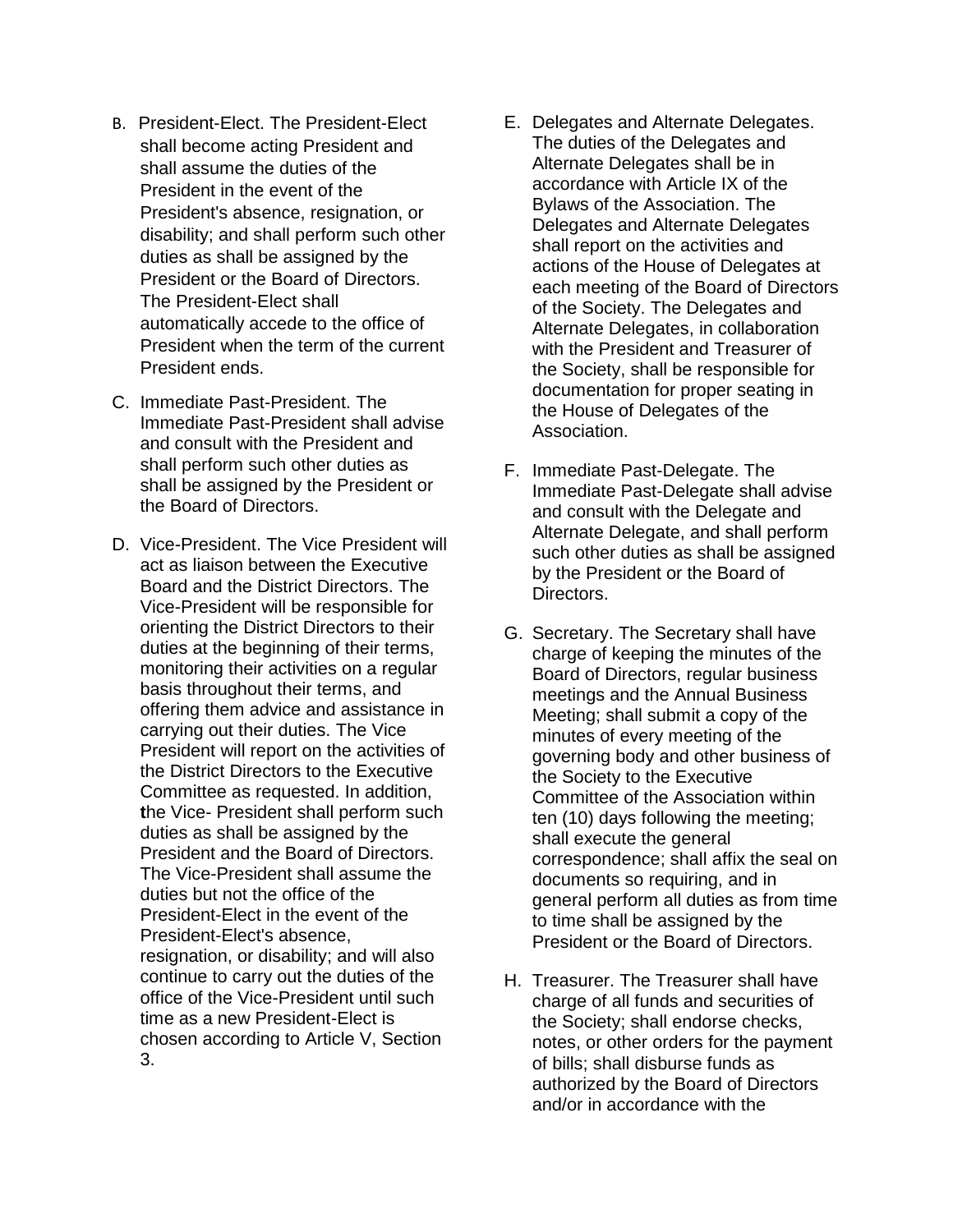approved budget; shall deposit funds as the Board of Directors may designate. The Treasurer shall see that full and accurate accounts are kept, submit monthly trial balances to the Executive Committee within twenty (20) days after the monthly closing of the books; make a written quarterly financial report to the Board of Directors. At the expense of the Society the Treasurer shall be bonded in an amount to be determined by the Board of Directors.

I. Treasurer-Elect. The Treasurer-Elect shall become acting Treasurer and shall assume the duties of the Treasurer in the event of the Treasurer's absence, resignation, or disability; and shall perform such other duties as shall be assigned by the President or the Board of Directors. The Treasurer-Elect shall automatically accede to the office of Treasurer when the term of the current Treasurer ends.

# *ARTICLE VI - BOARD OF DIRECTORS*

#### **SECTION 1. COMPOSITION AND POWERS**

- A. The executive government of this Society shall be vested in a Board of twenty-two (22) Active or Life Members consisting of the President, President-Elect, Immediate Past-President, Vice-President, Delegate and Alternate Delegate, Immediate Past-Delegate, Secretary, Treasurer, Treasurer-Elect, and two (2) elected District Directors from each District.
- B. The Society Medical Advisor shall be a non-voting member of the Board.
- C. The President shall be Chair and Presiding Officer of the Board of Directors and the Executive Committee. The President shall invite such individuals to the meetings of the Board as the President deemed necessary with the privilege of voice but not vote.
- D. The Board of Directors shall have the power to declare an office vacant by a two-thirds (2/3) vote, upon refusal or neglect of any member of the Board to perform the duties of that office, or for any conduct deemed prejudicial to the Society. Written notice shall be given to the officer that the office has been declared vacant.

#### **SECTION 2. PREREQUISITES FOR QUALIFICATION TO HOLD OFFICE**

District Directors shall comply with the Bylaws set forth under Article IV, Section 4, Paragraphs A(i-iii), B, C.

# **SECTION 3. DUTIES**

The Board of Directors shall:

- A. Supervise all business and activities of the Society within the limitations of these Bylaws.
- B. Adopt and rescind standing rules of the Society.
- C. Determine remuneration, stipends, and other related matters, after consideration of the budget.
- D. Perform such other duties as may be necessary or appropriate for the management of the Society.

#### **SECTION 4. VACANCIES**

A. Vacancies in the offices of officers of the Society shall be filled in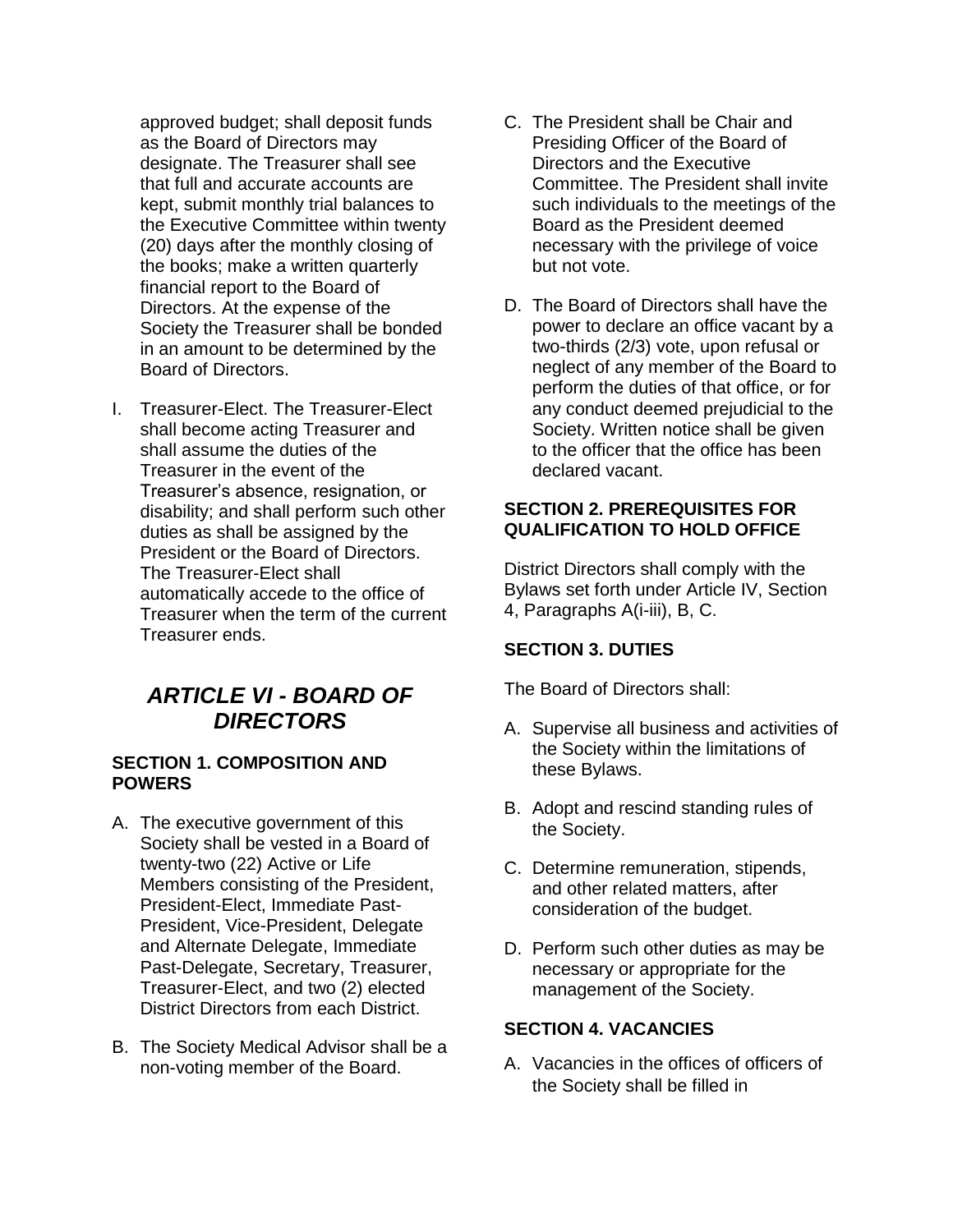accordance with Article V, Section 3 of these Bylaws.

B. Any vacancy that occurs in the Office of District Director shall be filled by a qualified member of that District and appointed by the Board of Directors. Individuals so appointed shall serve until the next annual election.

# **SECTION 5. TERM OF OFFICE**

- A. The terms of office of the officers of the Society are specified in Article V, Section 2 of these Bylaws.
- B. The term of office for District Directors shall begin on January 1 following the election or upon the majority vote of the Board of Directors and shall be for two (2) years.
- C. The term of office for the Delegate is specified in Article IX, Section 3 of these Bylaws.

## **SECTION 6. MEETINGS**

- A. All meetings of the Board of Directors shall be open to Society members.
- B. The Board of Directors shall meet immediately preceding the Annual Business Meeting of the Society and shall not hold fewer than two (2) additional regular meetings in a calendar year.
- C. Special meetings of the Board of Directors shall be called by the President at such times as the business of the Society shall require, or upon written request of the majority of the Board of Directors filed with the President and Secretary of the Society.

D. A majority of the Board of Directors shall constitute a quorum at any meeting of the Board.

#### **SECTION 7. VOTING**

Whenever, in the judgment of the Board of Directors, it is necessary to present any business to the membership prior to the next regular or Annual Business Meeting, the Board of Directors may, unless otherwise required by these Bylaws, instruct the Elections Committee to conduct a vote of the membership. The question thus presented shall be determined by plurality of the valid votes received within thirty (30) days after the date of such submission. Any and all action approved by the members in accordance with the requirements of this Article shall control the action of the Society.

#### **SECTION 8. MULTIPLE OFFICES**

No officer, Delegate, or District Director shall hold more than one office simultaneously.

# *ARTICLE VII - ELECTIONS*

## **SECTION 1. BALLOT**

- A. In accordance with Article IX, Section 1 and Article XI, Section 5 and 9 of the Bylaws, a slate of candidates, biographical sketches and a ballot should be made available to every Active and Life Member in good standing and eligible to vote at least forty-five (45) days prior to the Annual Business Meeting.
- B. The vote shall be so designed as to be a secret ballot. Ballots to be accepted must be received by the Chairperson of the Election Committee at least fifteen (15) days before the Annual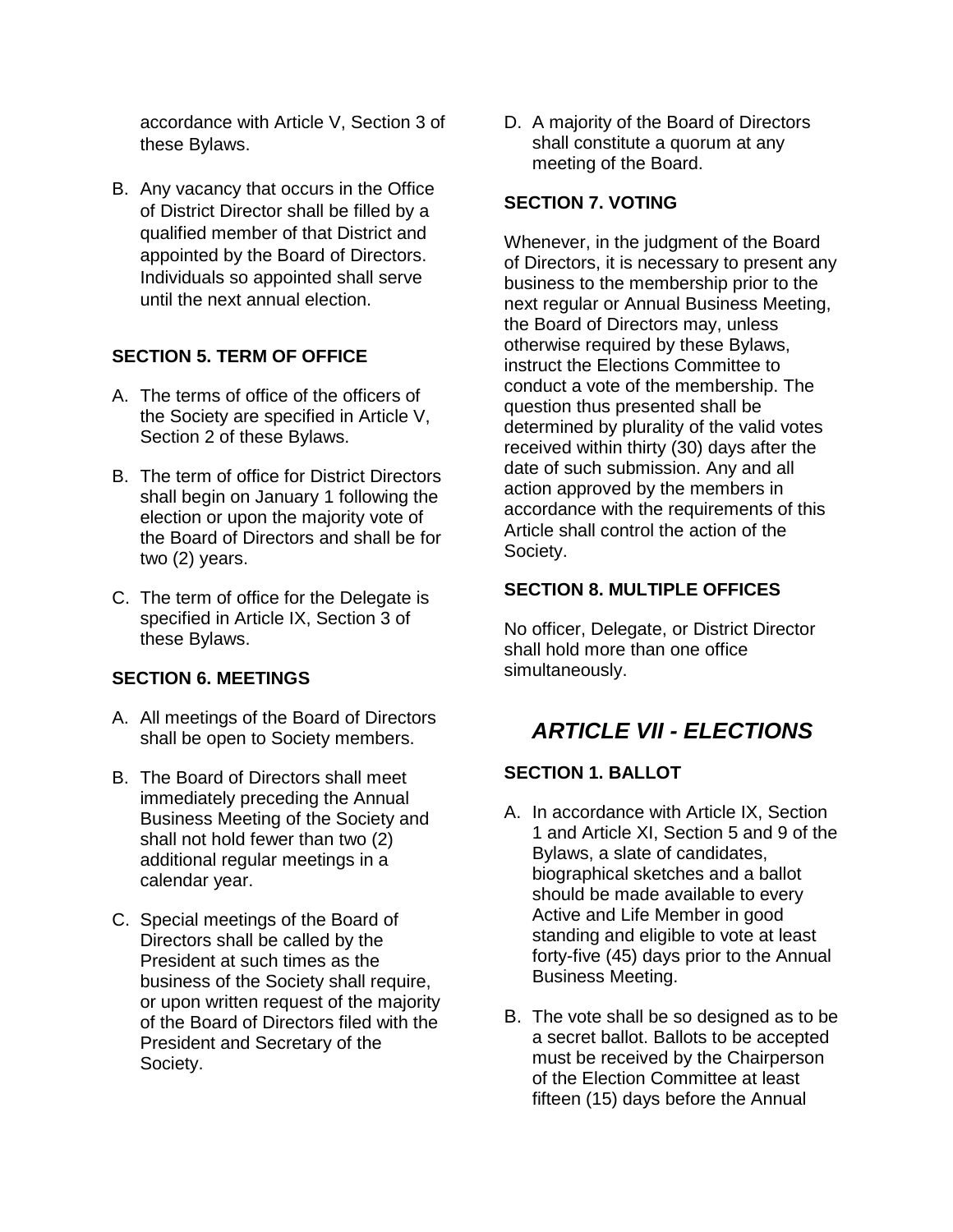Business Meeting. The deadline date shall be clearly indicated on the ballot.

C. Society elections shall be determined by a plurality of the votes cast. A tie vote shall be decided by lot.

# *ARTICLE VIII - ANNUAL BUSINESS MEETING*

# **SECTION 1. DATE AND PLACE**

- A. The Society shall hold an Annual Business Meeting each calendar year; additional meetings may be held as required to fulfill the objectives of the Society.
- B. The date and place of the Annual Business Meeting and additional meetings shall be decided in advance by the Board of Directors. In the event of a major emergency the Board of Directors shall cancel the scheduled meeting, set a new date and place if feasible or conduct the business of the meeting by mail provided the material is sent in the same words to the voting membership.

## **SECTION 2. PURPOSE**

- A. The Annual Business Meeting shall be for the purpose of receiving reports of identified officers and committees, the results of the election, and for other business brought by the President.
- B. Additional business meetings shall be for the purpose of receiving reports and other business brought by the President.

## **SECTION 3. NOTIFICATION**

Written notification of the time and place of the Annual Business Meeting shall be sent to all members of the Society not

fewer than thirty (30) days prior to the meeting. An agenda for the Annual Business Meeting shall be sent to all members not fewer than fifteen (15) days prior to the meeting.

# *ARTICLE IX - SOCIETY DELEGATES TO THE ASSOCIATION HOUSE OF DELEGATES*

# **SECTION 1. ELECTION**

- A. Delegates and Alternate Delegates of this Society to the House of Delegates of the Association shall be elected as specified in Article VII of the Association Bylaws.
- B. Only voting members in good standing who are not on the Board of Directors of the Society shall be eligible to be a Delegate, Alternate Delegate, or Immediate Past-Delegate.

## **SECTION 2. VACANCY**

- A. In the event of a vacancy in the office of Delegate, the Alternate Delegate shall become acting Delegate to serve the unexpired term, as well as Alternate Delegate, and the successive elected term as Delegate.
- B. In the event of a vacancy in the office of Immediate Past-Delegate, the office shall remain vacant until it is ipso facto occupied with the expiration of the current Delegate's term in office.

## **SECTION 3. DUTIES**

A. The Delegate and, or Alternate Delegate shall attend all meetings of the House of Delegates and report the activities to the Society.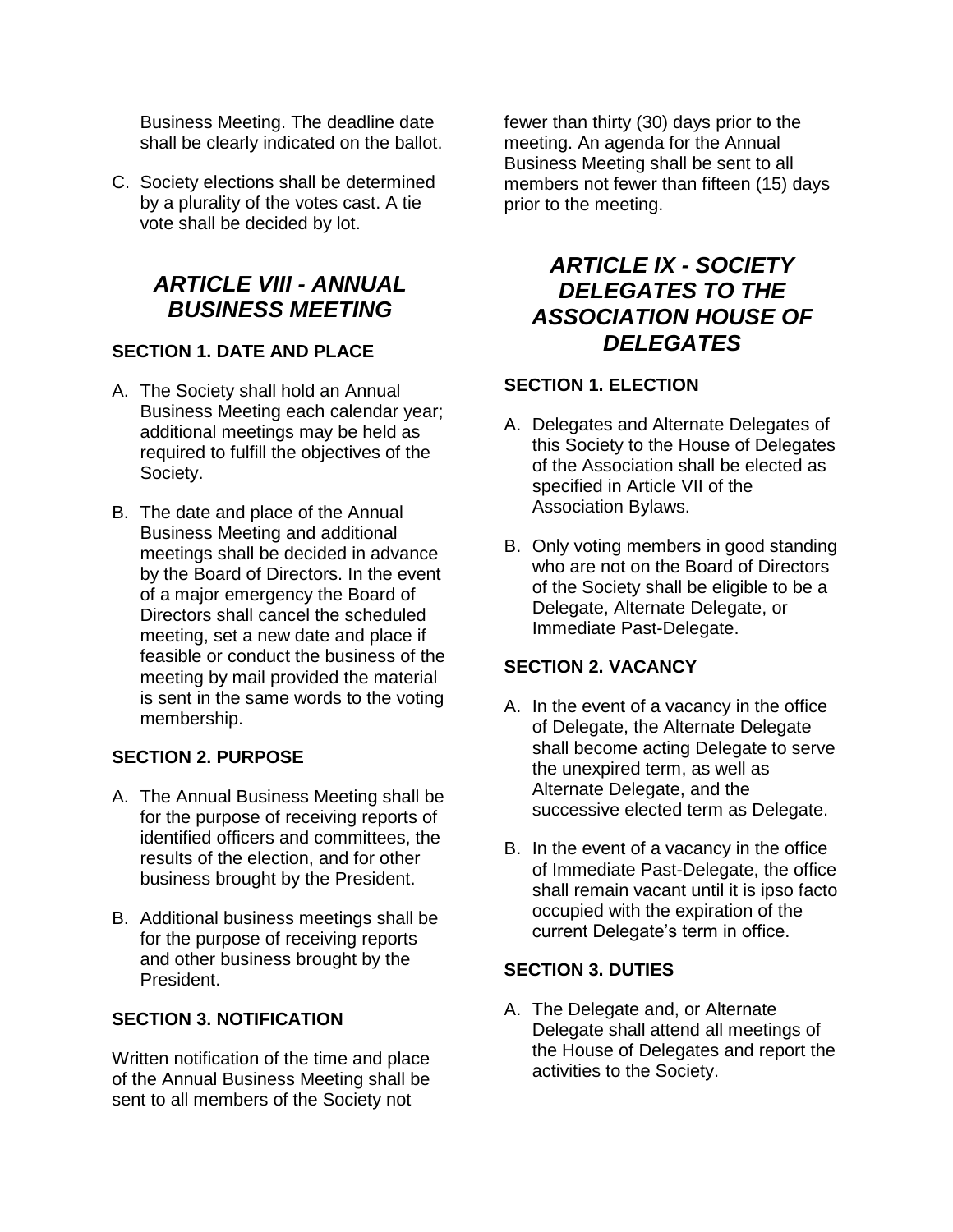- B. The Delegate and, or the Alternate Delegate shall attend the annual business meeting of the Association.
- C. The Delegate and, or Alternate Delegate shall, prior to each Association annual business meeting, submit to the Chairperson of the Association's House of Delegates, a current written financial report of the Society; and a written report summarizing the activities of the Society for the preceding twelve (12) months.
- D. The Delegate, Alternate Delegate and the Immediate Past-Delegate shall attend all meetings of the Society's Board of Directors.
- E. The Delegate and, or the Alternate Delegate shall furnish the Association Nominations Committee with the names and biographical sketches of one (1) or more deserving and qualified members, in order of Society preference, to be considered for nomination to the Association Board of Directors.
- F. The Delegate and, or the Alternate Delegate shall present to the House the recommendations of the Society.
- G. The Delegate and, or the Alternate Delegate shall, at the direction of the Society, present proposed amendments to the Association Bylaws Committee.

## **SECTION 4. TERM OF OFFICE**

A. The Alternate Delegate shall serve a term of two (2) years, after which that person will automatically accede to the Delegate position which also has a term of two (2) years.

- B. The Immediate Past-Delegate shall serve a term of one (1) year in office.
- C. No person may serve more than five (5) consecutive years in the House of Delegates either as Delegate, Alternate, Immediate Past, or any combination.

#### **SECTION 5. BOARD PRIVILEGES**

The Delegate, Alternate Delegate, and Immediate Past-Delegate shall be officers and members of the Society Board of Directors.

#### **SECTION 6. MULTIPLE OFFICES**

Alternate Delegate nor the Delegate may not hold concurrent elective offices in the Society or the Association.

# *ARTICLE X - COMMITTEES*

#### **SECTION 1. STANDING COMMITTEES**

Possible standing committees of the Society include: Bylaws, Education, Executive**,** Elections, Finance, Judicial, Legislative, Membership, Nominations, Program, Publications and Public Relations. Utilization of these committees will be at the current President's discretion.

#### **SECTION 2. APPOINTMENTS**

Subject to the approval of the Board of Directors, the President shall appoint chairs and approve all members of the standing committees who are selected by the Chair or who volunteer to serve.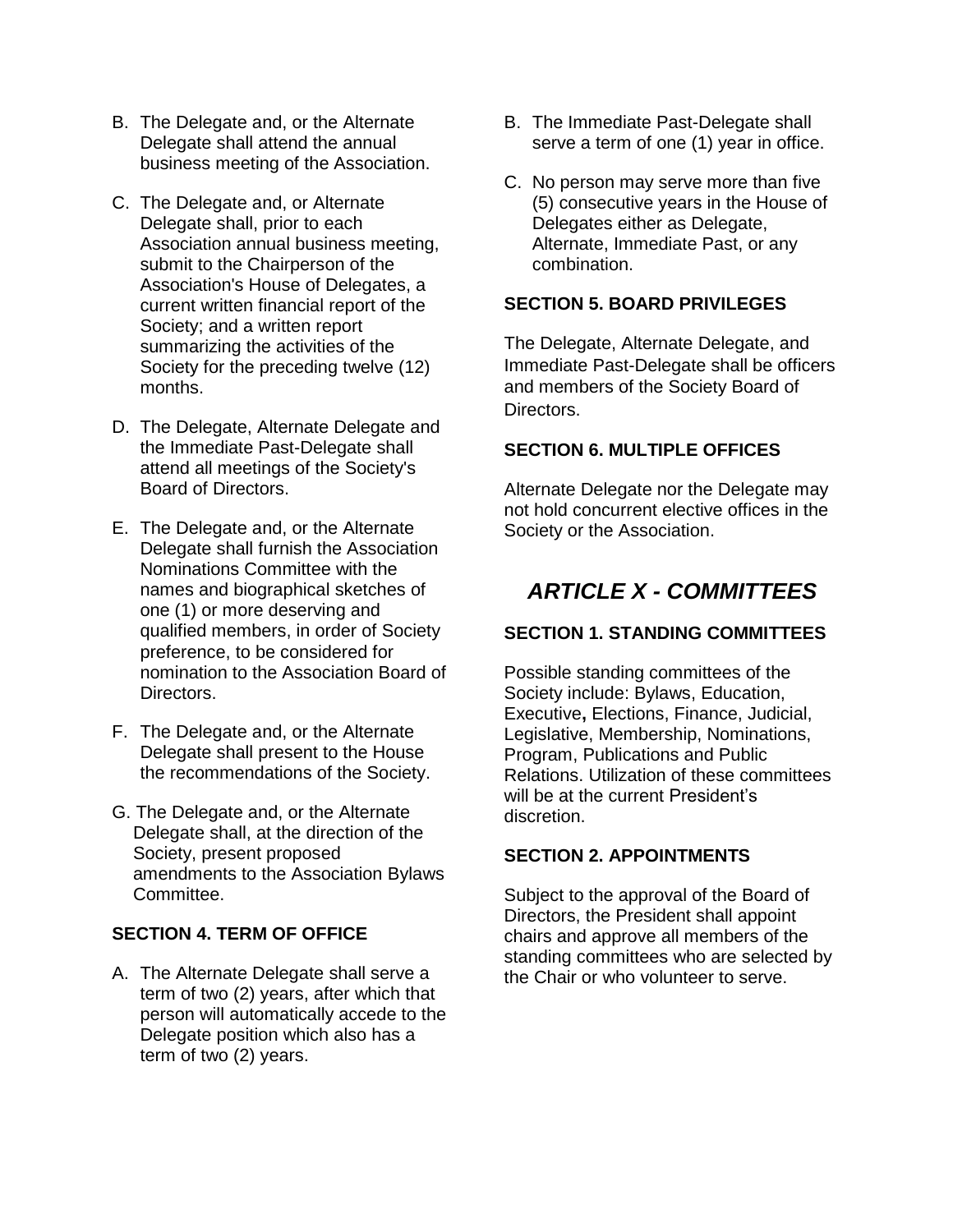#### **SECTION 3. SPECIAL COMMITTEES AND OTHER APPOINTMENTS**

- A. Special Committees may be appointed by the President, subject to the approval of the Board.
- B. Representatives of the Society to such external organizations as may be required shall be appointed by the President, with the approval of the Board of Directors.

#### **SECTION 4. VACANCIES ON COMMITTEES**

In the event of vacancies occurring in any committee, the President may appoint members, under the advisement of the committee chair, to fill such vacancies subject to the approval of the Board of Directors.

#### **SECTION 5. COMMITTEE CHAIRS DUTIES**

- A. The Chair of each committee shall recommend prospective committee members to the President-Elect. When possible, the Chair of the previous year shall serve as a member of the new committee.
- B. The Chair of each committee shall confer promptly with the members of the committee on work assignments.
- C. The Chairs shall perform those duties specified by the President and the Board of Directors to carry out the objectives of the Society.
- D. The Chair of each committee shall provide a written report of the activities and actions of their committee at each regular meeting of Board of Directors.
- E. The Chair of each committee shall submit a written report to the President

and Secretary of the Society at least forty-five (45) days prior to the Annual Business Meeting.

- F. Nonmembers may be appointed as consultants to committees. The President shall request recommendations for such appointment from the Medical Advisor, Committee Chairs and Board of Directors.
- G. The Chair of each committee requiring operating expenses shall submit a budget for the next fiscal year to the Budget Committee.

# *ARTICLE XI - COMPOSITION AND DUTIES OF COMMITTEES*

# **SECTION 1. EXECUTIVE COMMITTEE**

The Executive Committee of the Board of Directors shall consist of the President, President-Elect, Immediate Past-President, Vice-President, Delegate, Alternate Delegate, Immediate Past-Delegate, Secretary, Treasurer-Elect and Treasurer.

The Executive Committee shall have the power to act for the Board of Directors between meetings of the Board of Directors and such action shall be subject to ratification by the Board of Directors at its next meeting. The Executive Committee shall function as the Finance Committee.

## **SECTION 2. FINANCE COMMITTEE**

A. The Finance Committee shall be composed of the Executive Committee.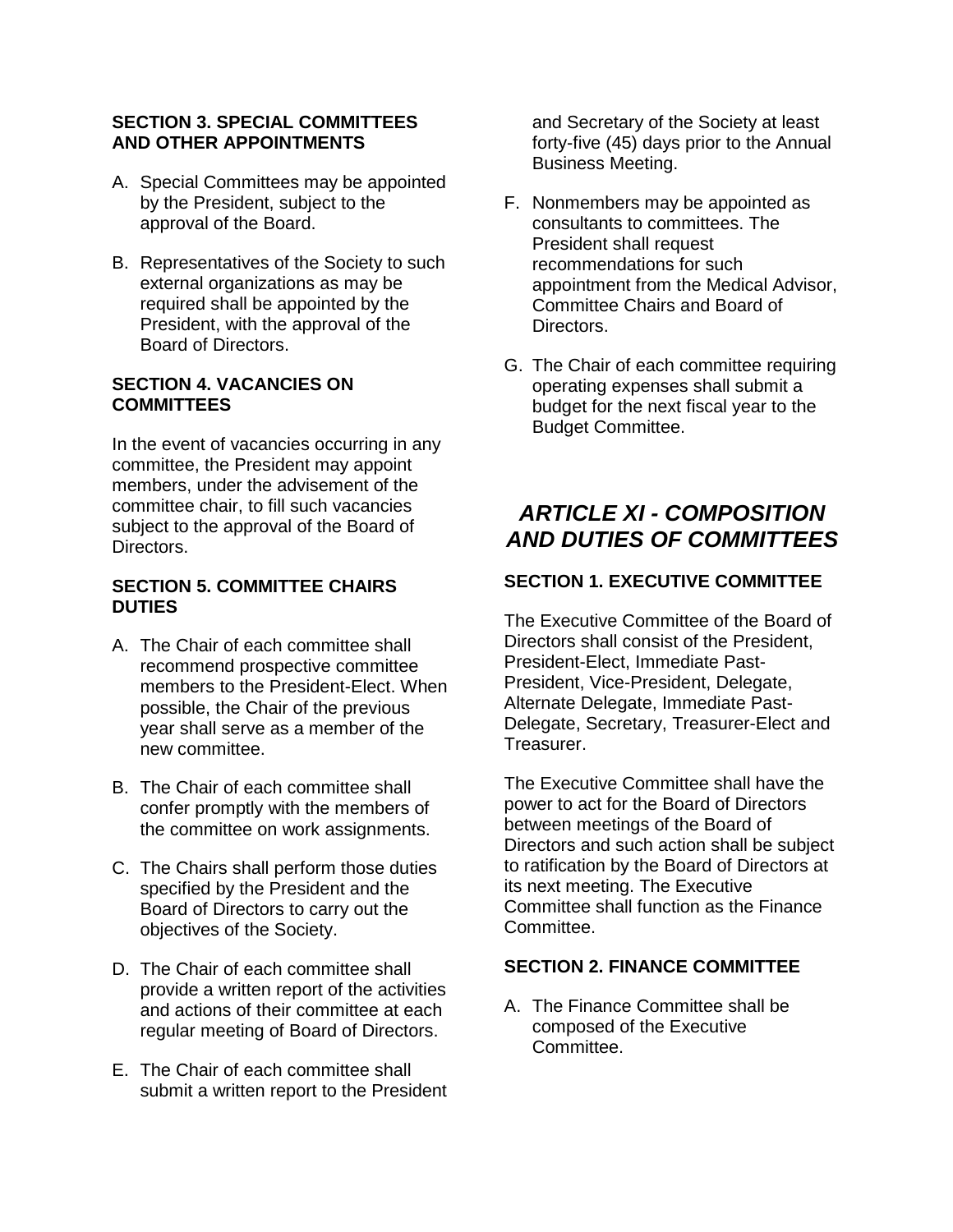- B. The Finance Committee shall propose an annual budget for approval by the Board of Directors.
- C. The President shall serve as Chair of the Finance Committee.

#### **SECTION 3. BYLAWS COMMITTEE**

- A. The Bylaws Committee shall consist of the chairperson and additional members as necessary to accomplish assigned charges.
- B. All proposed amendments shall be processed in accordance with ARTICLE XVI.
- C. Proposed amendments to the Bylaws may be originated by the Bylaws Committee, the Board of Directors or any active member of the Society.
- D. The committee shall review and edit all proposed amendments to the Bylaws.
- E. The proponents of proposed amendments which the Bylaws committee does not favor shall be notified by the committee, and such proponent may, but shall not be obligated to, withdraw the amendment from further consideration. Any proposed amendments which are not withdrawn by the proponent and any proposed amendments which are originated by the Bylaws Committee shall be presented to the Board of Directors at least thirty (30) days prior to the meeting in which they are to be reviewed.
- F. The Bylaws Committee shall monitor the Society's compliance with these Bylaws, and shall advise the Board of Directors with the interpretation of these bylaws.

#### **SECTION 4. EDUCATION COMMITTEE**

- A. The Education Committee shall consist of the chairperson and additional members as necessary to accomplish assigned charges.
- B. The Education Committee shall concern itself with continuing education programs, scholarships, and special educational programs planned in each District.
- C. The Education Committee shall assist the Program Committee and District Directors in meeting requirements for awarding continuing education credits by the Association.
- D. The Education Committee shall advise the Program Committee and assist District Directors on assessing the continuing education needs of the members.

## **SECTION 5. ELECTIONS COMMITTEE**

- A. The Elections Committee shall consist of the chairperson and additional members as necessary to accomplish assigned charges.
- B. The Elections Committee shall prepare, distribute, receive, verify and count ballots for all elections held during the calendar year.
- C. The Elections Committee shall announce the results of the annual election at the Annual Business Meeting and then transmit the results to the Association prior to the beginning of the terms of office.

## **SECTION 6. JUDICIAL COMMITTEE**

A. The Judicial Committee shall consist of the chairperson and additional members as necessary to accomplish assigned charges.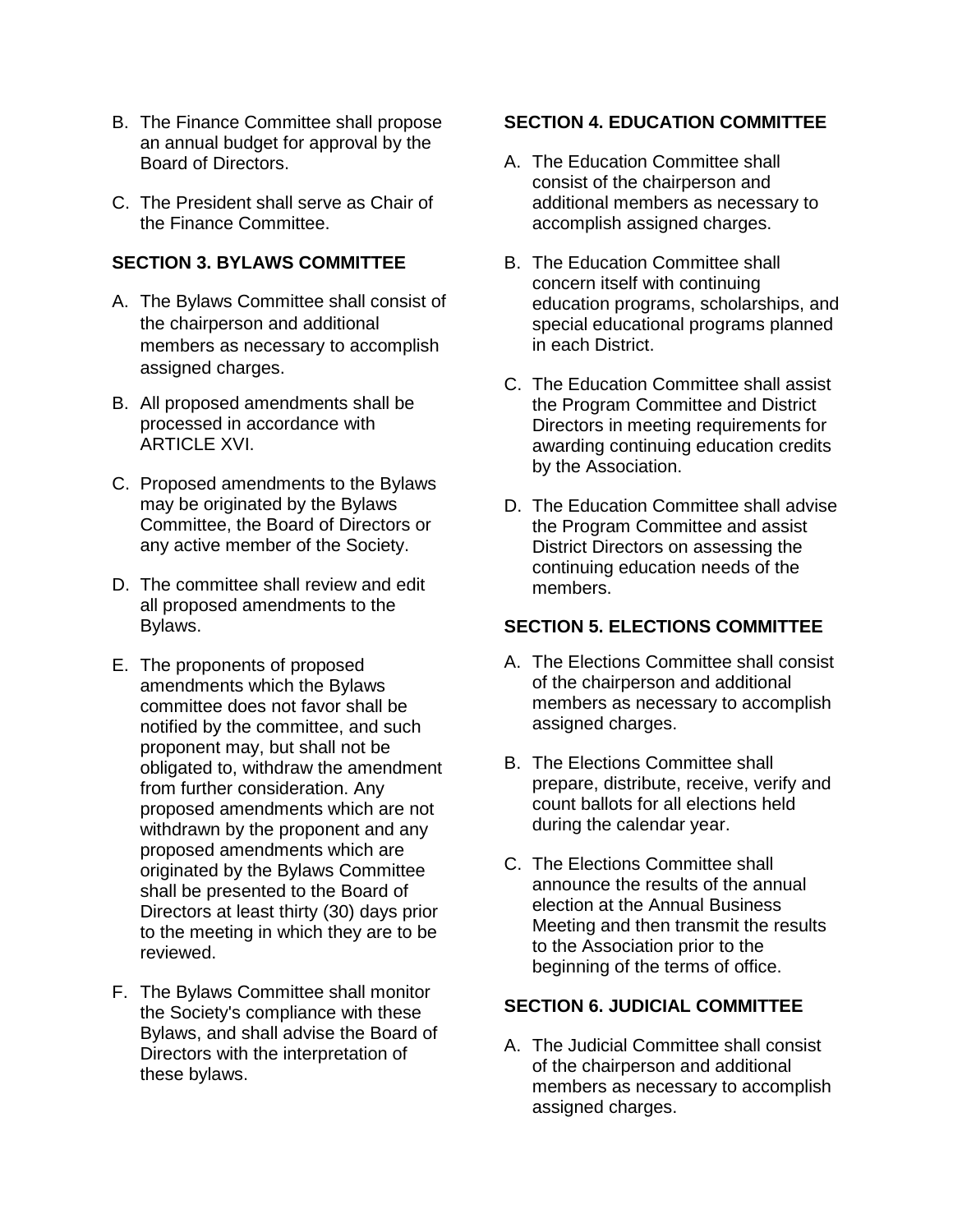- B. The Judicial Committee shall promote ethical conduct among the membership.
- C. The Judicial Committee shall receive, review, and forward to the Judicial Committee of the Association any written and signed complaints against any Society member charged with any violation of the Society Bylaws, standing rules, policies or procedures, Code of Ethics, or any conduct deemed detrimental to the Society.
- D. The Judicial Committee shall be the liaison with the Judicial Committee of the Association and shall report to the Society Board of Directors whenever complaints are forwarded to and membership actions taken by the Association regarding any member of the Society.

## **SECTION 7. LEGISLATIVE COMMITTEE**

- A. The Legislative Committee shall consist of the chairperson and additional members as necessary to accomplish assigned charges.
- B. The Legislative Committee shall monitor health-related legislation in the State of Ohio.
- C. The Legislative Committee shall maintain a statewide network of members corresponding with the Ohio House of Representatives and Senate districts.

#### **SECTION 8. MEMBERSHIP COMMITTEE**

A. The Membership Committee shall consist of the chairperson and additional members as necessary to accomplish assigned charges.

- B. The Membership Committee shall maintain a roster of all Society members.
- C. The Membership Committee shall be responsible for recruiting new members to the Society.
- D. The Membership Committee shall review and evaluate membership services and benefits and make recommendations to the Board of Directors.

#### **SECTION 9. NOMINATIONS COMMITTEE**

- A. The Nominations Committee shall consist of the Senior District Directors. The Vice-President of the Society shall Chair the Committee.
- B. The Nominations Committee shall prepare for review and approval by the Board of Directors a slate of nominees for Society officers and District Directors for the annual election at least ninety (90) days prior to the Annual Business Meeting.
- C. The Nominations Committee shall provide a pertinent biographical sketch of each candidate's professional activities and services to the Society which shall accompany the ballot.
- D. On written petition of twenty-five (25) Active Members, not less than sixty (60) days prior to the Annual Business Meeting, any other member or members may be nominated. If a nominating petition is so filed including the nominees biographical sketch, such further nomination shall be placed on the ballot.
- E. It shall be the duty of the Nominations Committee to make a critical appraisal of candidates to assure that the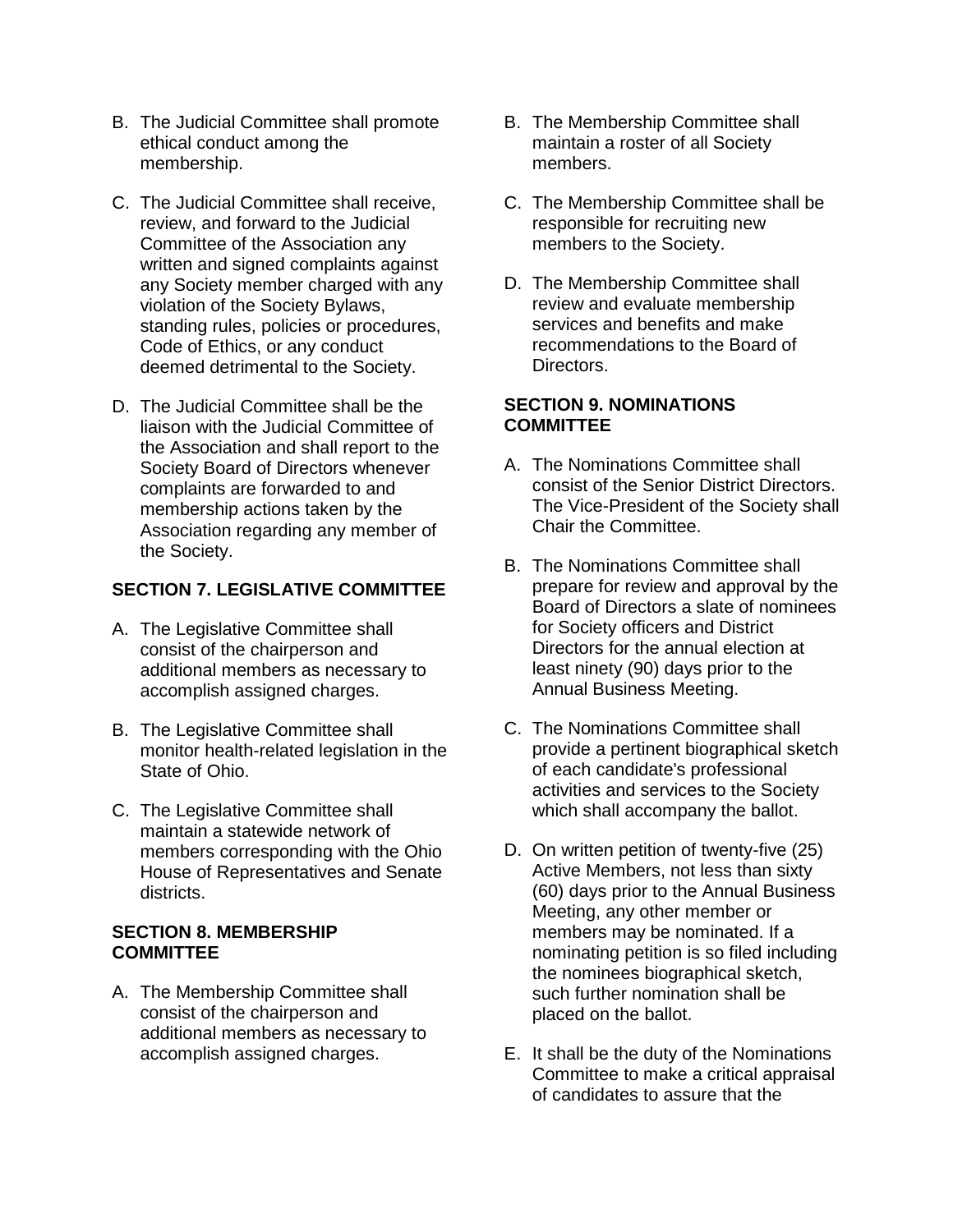nominations are in the best interest of the Society through a consideration of personal qualifications.

#### **SECTION 10. PROGRAM COMMITTEE**

- A. The Program Committee shall consist of the chairperson and additional members as necessary to accomplish assigned charges.
- B. The Program Committee shall prepare the program for the Annual Meeting and all other programs as directed by the President.

#### **SECTION 11. PUBLICATIONS COMMITTEE**

- A. The Publications Committee shall consist of the chairperson and additional members as necessary to accomplish assigned charges.
- B. The Publications Committee shall be responsible for such publications as meet the needs of the Society.

#### **SECTION 12. PUBLIC RELATIONS COMMITTEE**

- A. The Public Relations Committee shall consist of the chairperson and additional members as necessary to accomplish assigned charges.
- B. The Public Relations Committee shall maintain liaisons as has been established by the Board of Directors with other organizations whose activities may be of interest to the members of this Society. This shall include preparation of exhibits, programs and other items to bring the message of respiratory care and the Society to the public, regulatory agencies, associations, health care institutions and hospitals, educational facilities and other organizations

where use of such material can be expected to recruit new people to the field of respiratory care or promote pulmonary health and disease prevention.

# *ARTICLE XII - DISTRICT ORGANIZATION*

#### **SECTION 1. BOUNDARIES OF THE DISTRICTS**

The Society shall be divided into six (6) Districts: Central, Eastern, Northeastern, Northwestern, Southern and Western.

- A. The Central District consists of those members whose mailing address is within the Ohio Counties of:
	- i. Athens
	- ii. Belmont
	- iii. Coshocton
	- iv. Delaware
	- v. Fairfield
	- vi. Fayette
	- vii. Franklin
	- viii. Gallia
	- ix. Guernsey
	- x. Hocking
	- xi. Jackson
	- xii. Knox
	- xiii. Lawrence
	- xiv. Licking
	- xv. Madison
	- xvi. Marion
	- xvii. Morgan
	- xviii. Meigs
	- xix. Monroe
	- xx. Morrow
	- xxi. Muskingum
	- xxii. Noble
	- xxiii. Perry
	- xxiv. Pickaway
	- xxv. Pike
	- xxvi. Richland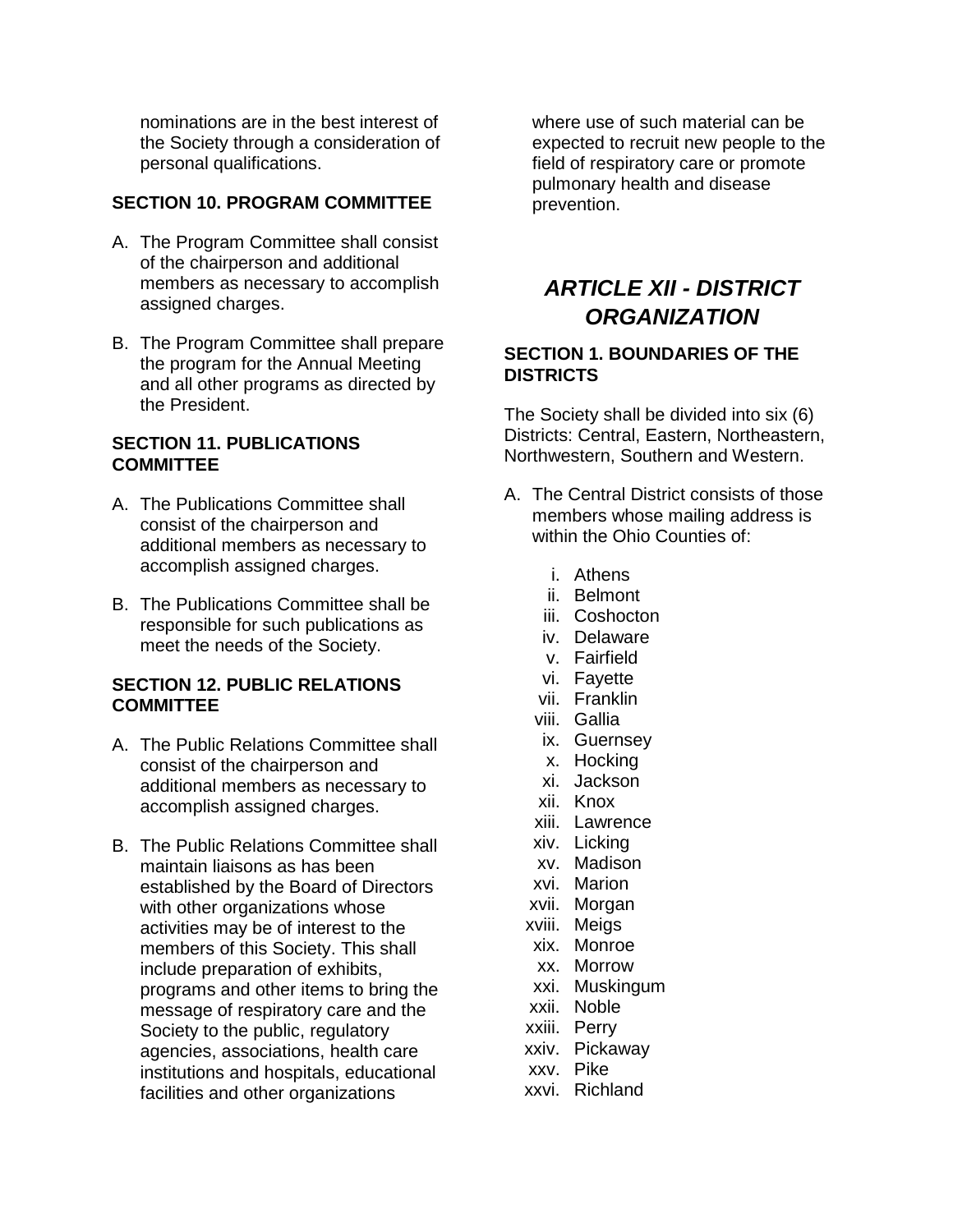- xxvii. Ross
- xxviii. Scioto
- xxix. Union
- xxx. Vinton
- xxxi. Washington
- B. The Eastern District consists of those members whose mailing address is within the Ohio Counties of:
	- i. Ashland
	- ii. Carroll
	- iii. Columbiana
	- iv. Harrison
	- v. Holmes
	- vi. Jefferson
	- vii. Mahoning
	- viii. Portage
	- ix. Stark
	- x. Summit
	- xi. Trumbull
	- xii. Tuscarawas
	- xiii. Wayne
- C. The Northeastern District consists of those members whose mailing address is within the Ohio Counties of:
	- i. Ashtabula
	- ii. Cuyahoga
	- iii. Geauga
	- iv. Lake
	- v. Lorain
	- vi. Medina
- D. The Northwestern District consists of those members whose mailing address is within the Ohio Counties of:
	- i. Allen
	- ii. Auglaize
	- iii. Crawford
	- iv. Defiance
	- v. Erie
	- vi. Fulton
	- vii. Hancock
	- viii. Hardin
	- ix. Henry
	- x. Huron
- xi. Lucas
- xii. Mercer
- xiii. Ottawa
- xiv. Paulding
- xv. Putnam
- xvi. Sandusky
- xvii. Seneca
- xviii. Van Wert
- xix. Williams
- xx. Wood
- xxi. Wyandot
- E. The Southern District consists of those members whose mailing address is within the Ohio Counties of:
	- i. Adams
	- ii. Brown
	- iii. Butler
	- iv. Clermont
	- v. Hamilton
	- vi. Highland
- F. The Western District consists of those members whose mailing address is within the Ohio Counties of:
	- i. Champaign
	- ii. Clark
	- iii. Clinton
	- iv. Darke
	- v. Greene
	- vi. Logan
	- vii. Miami
	- viii. Montgomery
	- ix. Preble
	- x. Shelby
	- xi. Warren

#### **SECTION 2. ORGANIZATION**

The internal organization, except where in conflict with these Bylaws, shall not be the concern of this document.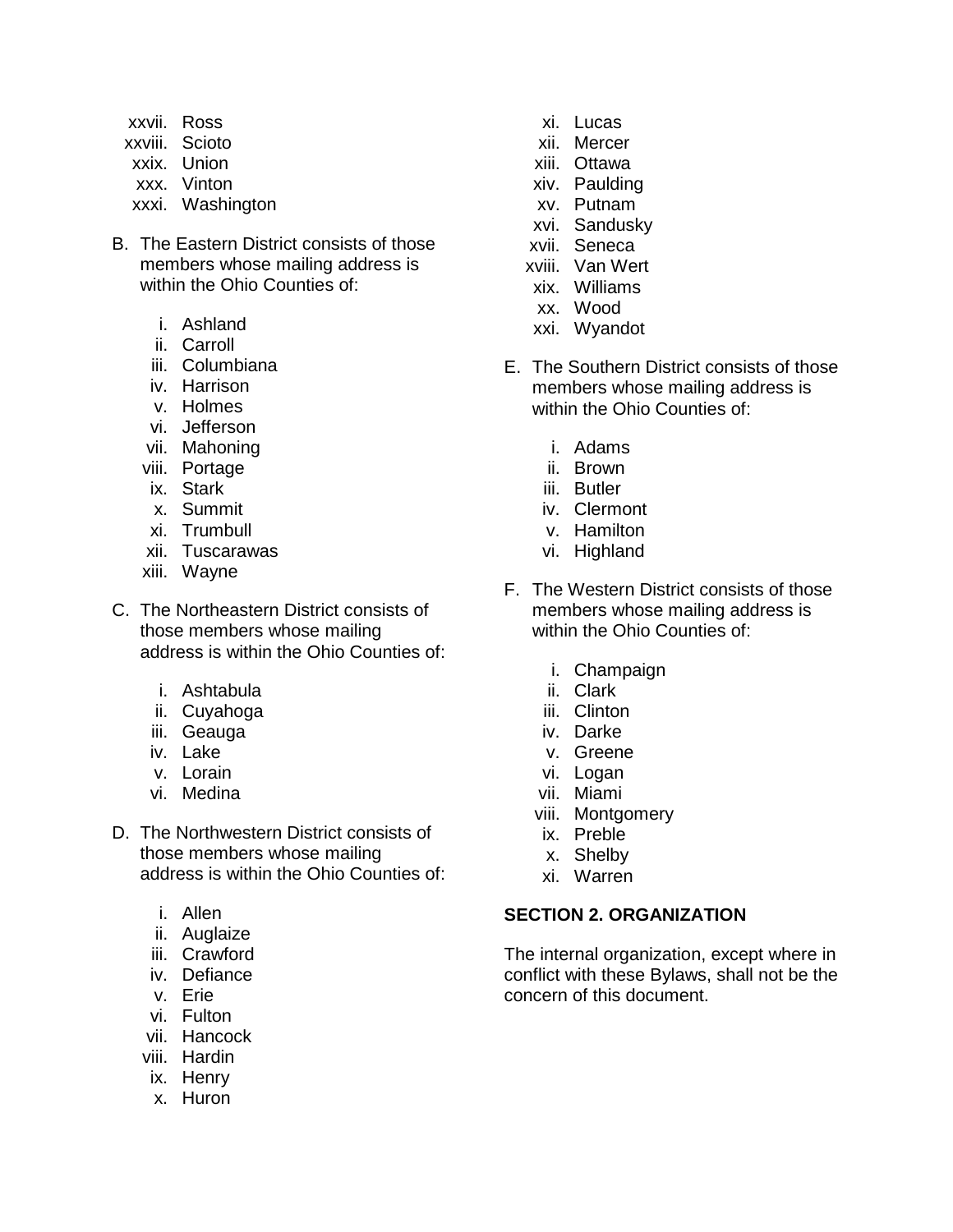## **SECTION 3. DISTRICT DIRECTORS**

- A. The Senior and Junior District Directors shall be members of the Board of Directors of the Society.
- B. The Active Members of each District shall elect a Junior District Director each year.
- C. The term of office for District Directors shall begin January 1 and shall be for a two (2) year term of office.
- D. The Senior District Director of each District will serve on the Nominations Committee.

# **SECTION 4. ACTIVITIES**

Each District organization shall be encouraged to expand the membership of the District and to develop educational activities and such other activities as is consistent with the Articles of Incorporation and these Bylaws.

#### **SECTION 5. RESPONSIBILITIES OF THE DISTRICT DIRECTORS**

- A. Represent the District from which they are elected on the Board of Directors of the Society.
- B. The Senior District Director shall submit a written report prior to each Board of Directors meeting relating to the activities of the District.

## **SECTION 6. REDISTRICTING**

A change in the Districts of the Society would constitute an amendment to these Bylaws subject to Article XVI.

# *ARTICLE XIII - SOCIETY MEDICAL ADVISORS*

The President shall appoint at least one Society Medical Advisor who is a Physician Member of the Society, who shall assist the Board of Directors and Society committees regarding education programs, publications and medical matters, and shall serve as a liaison with the medical organizations in Ohio.

# *ARTICLE XIV - FISCAL YEAR*

*The fiscal year of this Society shall be from January 1 through December 31.* 

# *ARTICLE XV - PARLIAMENTARY PROCEDURE*

The rules contained in the most current Robert's Rules of Order shall govern whenever they are not in conflict with the Bylaws of the Society or the Association.

# *ARTICLE XVI - AMENDMENTS*

- A. The process of amending these Bylaws may be initiated in accordance with Article XI, Section 3, if a quorum is present, and if an amendment receives an affirmative majority vote of the Board of Directors present at such meeting within thirty (30) days of receipt from the Bylaws Committee.
- B. Once reviewed by the Board of Directors, the proposed amendments shall be sent to Chartered Affiliates Committee of the Association within thirty (30) days for review. The Association requires two (2) copies of the amended Bylaws: